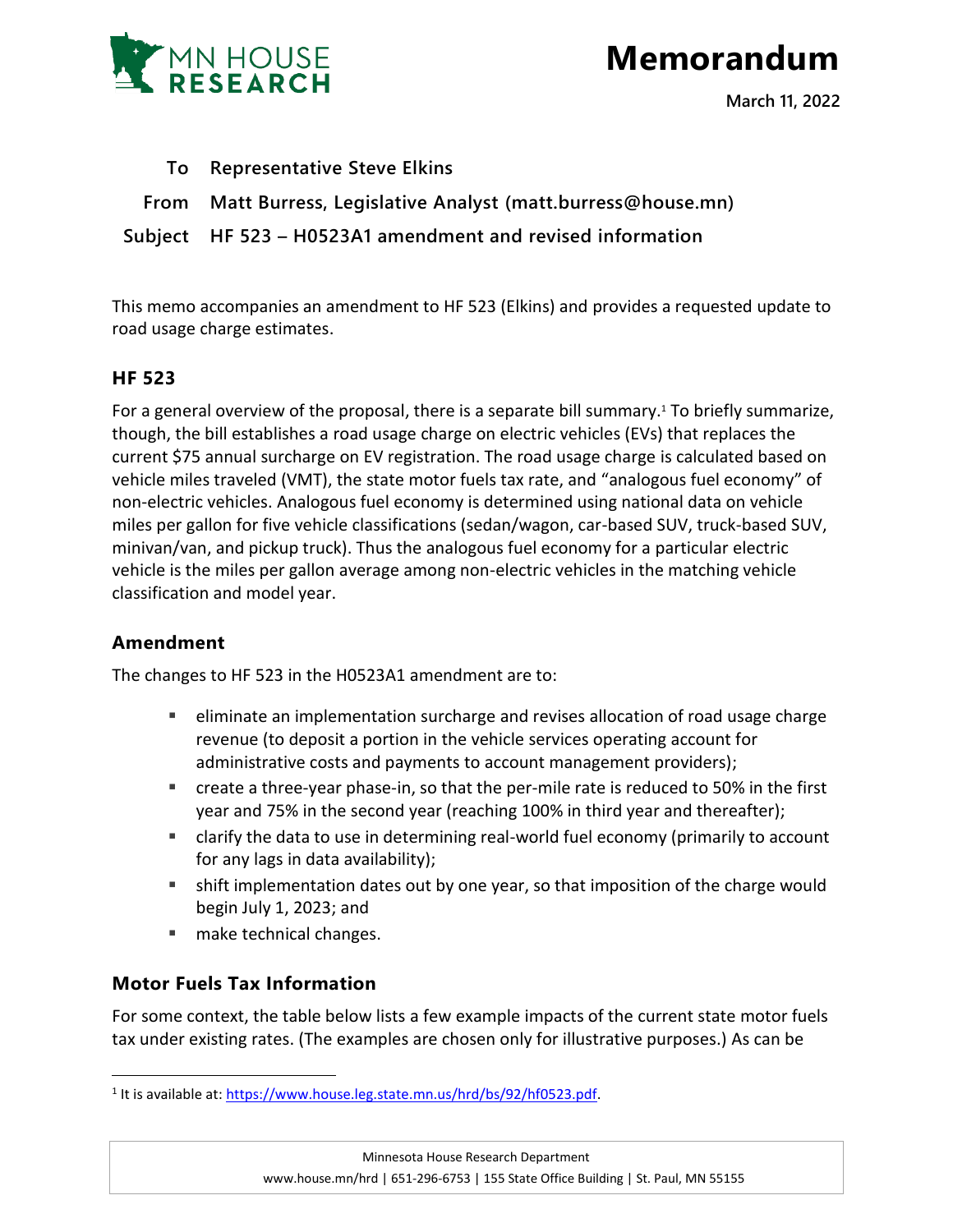observed, the effective rate of the motor fuels tax on a per mile basis depends on the vehicle's fuel economy.

| <b>VMT</b>                                                                                                                                                                                 | <b>Effective Rate</b><br>(in cents/mile) | <b>Motor Fuels</b><br><b>Taxes</b> |  |  |
|--------------------------------------------------------------------------------------------------------------------------------------------------------------------------------------------|------------------------------------------|------------------------------------|--|--|
| At 19 MPG                                                                                                                                                                                  |                                          |                                    |  |  |
| 10,000                                                                                                                                                                                     | \$1.583                                  | \$150.0                            |  |  |
| 11,500                                                                                                                                                                                     | \$1.583                                  | \$172.5                            |  |  |
| 13,500                                                                                                                                                                                     | \$1.583                                  | \$202.5                            |  |  |
| At 25 MPG                                                                                                                                                                                  |                                          |                                    |  |  |
| 10,000                                                                                                                                                                                     | \$1.140                                  | \$114.0                            |  |  |
| 11,500                                                                                                                                                                                     | \$1.140                                  | \$131.1                            |  |  |
| 13,500                                                                                                                                                                                     | \$1.140                                  | \$153.9                            |  |  |
| At 30 MPG                                                                                                                                                                                  |                                          |                                    |  |  |
| 10,000                                                                                                                                                                                     | \$0.950                                  | \$95.0                             |  |  |
| 11,500                                                                                                                                                                                     | \$0.950                                  | \$109.3                            |  |  |
| 13,500                                                                                                                                                                                     | \$0.950                                  | \$128.3                            |  |  |
| <b>Notes</b><br>"VMT" is vehicle miles traveled.<br>"MPG" is miles per gallon (i.e., the fuel economy for an<br>example vehicle).<br>Amounts exclude a petroleum tank release cleanup fee. |                                          |                                    |  |  |

#### **Motor Fuels Tax Examples**

## **Usage Charge Calculation**

The following information is intended to convey a general sense of the nature and scope of road usage charges under HF 523, as proposed to be amended.

**Calculation components.** The first table summarizes usage charge calculation elements as imposed on a per-mile basis (without accounting for (1) an adjustment factor applied to vehicles that are not enrolled in charge management, or (2) an implementation surcharge that is removed in the amendment). Note that a specific electric vehicle would fall into one of the vehicle classes, with the charge calculation performed using the corresponding per mile rate (which is designed to reflect equivalent real-world fuel economy as estimated on average for that class of vehicle).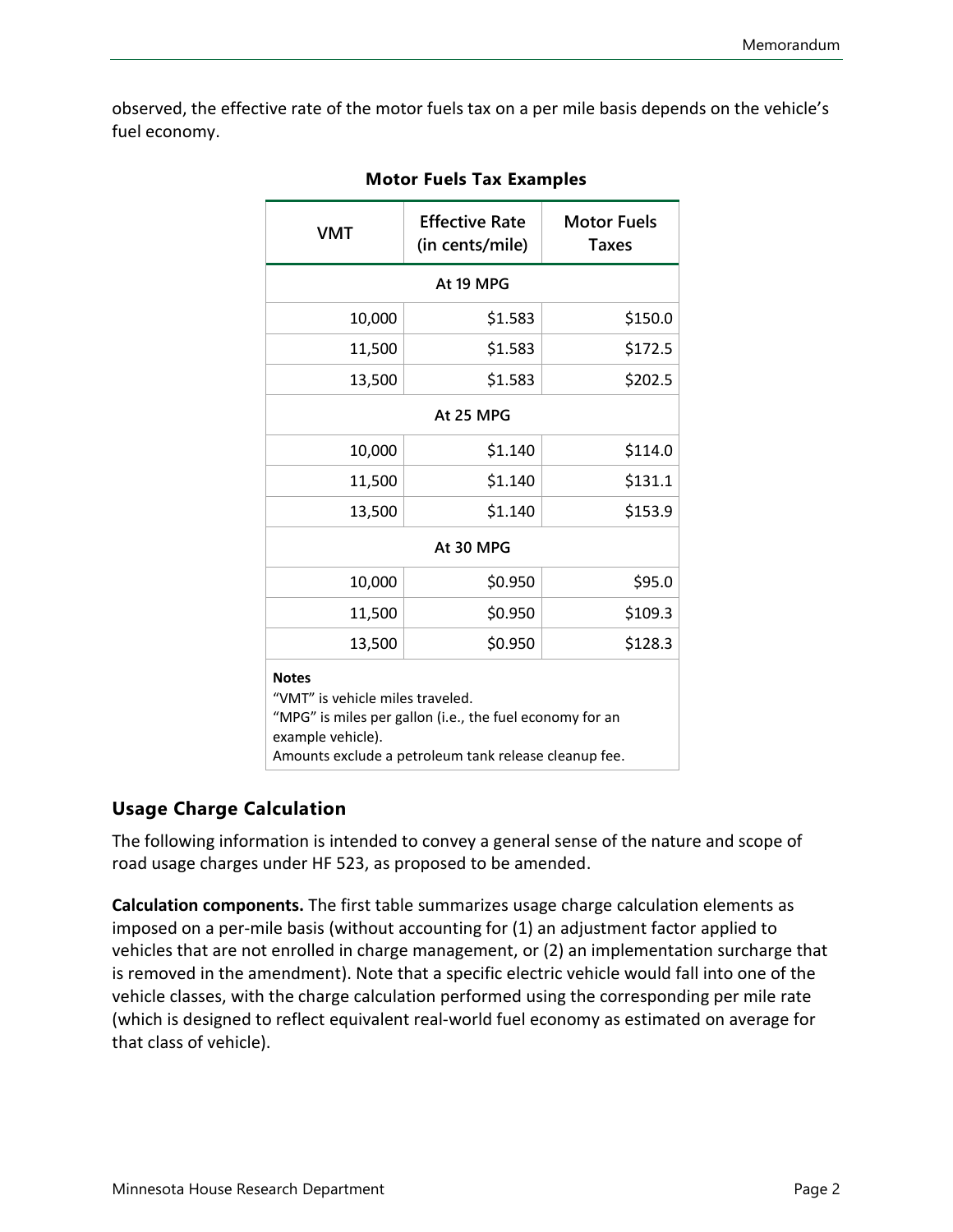| <b>Vehicle Class</b>   | Est. 2021<br><b>Real-World MPG</b> | <b>Base Usage Charge</b><br>Rate (in cents/mile) |
|------------------------|------------------------------------|--------------------------------------------------|
| Sedan/wagon            | 31.7                               | \$0.899                                          |
| Car-based SUV          | 30.5                               | \$0.934                                          |
| <b>Truck-based SUV</b> | 24.0                               | \$1.188                                          |
| Minivan/van            | 26.2                               | \$1.088                                          |
| Pickup truck           | 19.4                               | \$1.469                                          |
| <b>Notes</b>           |                                    |                                                  |

#### **Road Usage Charge Basis**

Usage charge rates are in cents. "MPG" is miles per gallon. Uses preliminary 2021 EPA estimates for real-world fuel economy. Excludes the adjustment factor or implementation surcharge in HF 523.

**Scenarios.** Below are some example road usage charge scenarios under the bill. Charges are shown for two vehicle model years, at various miles of travel for both vehicles enrolled in charge management (i.e., those that have mileage tracked and billing handled through a thirdparty provider) and unenrolled vehicles (in which charges are calculated based on an estimated statewide average for vehicle miles traveled). The examples exclude an implementation surcharge and are calculated as fully phased in.

| <b>Vehicle Class</b>   | <b>Unenrolled</b><br><b>Vehicle</b><br>$(11,500 \text{ mi.})^{\text{a}}$ | <b>Enrolled</b><br>Vehicle<br>$(10,000 \text{ mi.})^a$ | <b>Enrolled</b><br><b>Vehicle</b><br>$(11,500 \text{ mi.})^a$ | <b>Enrolled</b><br>Vehicle<br>$(13,500 \text{ mi.})^a$ |
|------------------------|--------------------------------------------------------------------------|--------------------------------------------------------|---------------------------------------------------------------|--------------------------------------------------------|
| 2021 Model Year EV     |                                                                          |                                                        |                                                               |                                                        |
| Sedan/wagon            | \$125                                                                    | \$90                                                   | \$103                                                         | \$121                                                  |
| Car-based SUV          | \$129                                                                    | \$93                                                   | \$107                                                         | \$126                                                  |
| <b>Truck-based SUV</b> | \$158                                                                    | \$119                                                  | \$137                                                         | \$158 [\$160] <sup>b</sup>                             |
| Minivan/van            | \$147                                                                    | \$109                                                  | \$125                                                         | \$147                                                  |
| Pickup truck           | \$191                                                                    | \$147                                                  | \$169                                                         | \$191 [\$198] <sup>b</sup>                             |
| 2020 Model Year EV     |                                                                          |                                                        |                                                               |                                                        |
| Sedan/wagon            | \$125                                                                    | \$90                                                   | \$103                                                         | \$121                                                  |
| Car-based SUV          | \$137                                                                    | \$100                                                  | \$115                                                         | \$135                                                  |
| <b>Truck-based SUV</b> | \$160                                                                    | \$120                                                  | \$138                                                         | \$160 [\$162] <sup>b</sup>                             |
| Minivan/van            | \$162                                                                    | \$122                                                  | \$140                                                         | \$162 [\$164] <sup>b</sup>                             |

## **Annual Road Usage Charge Examples (Without Phase-In)**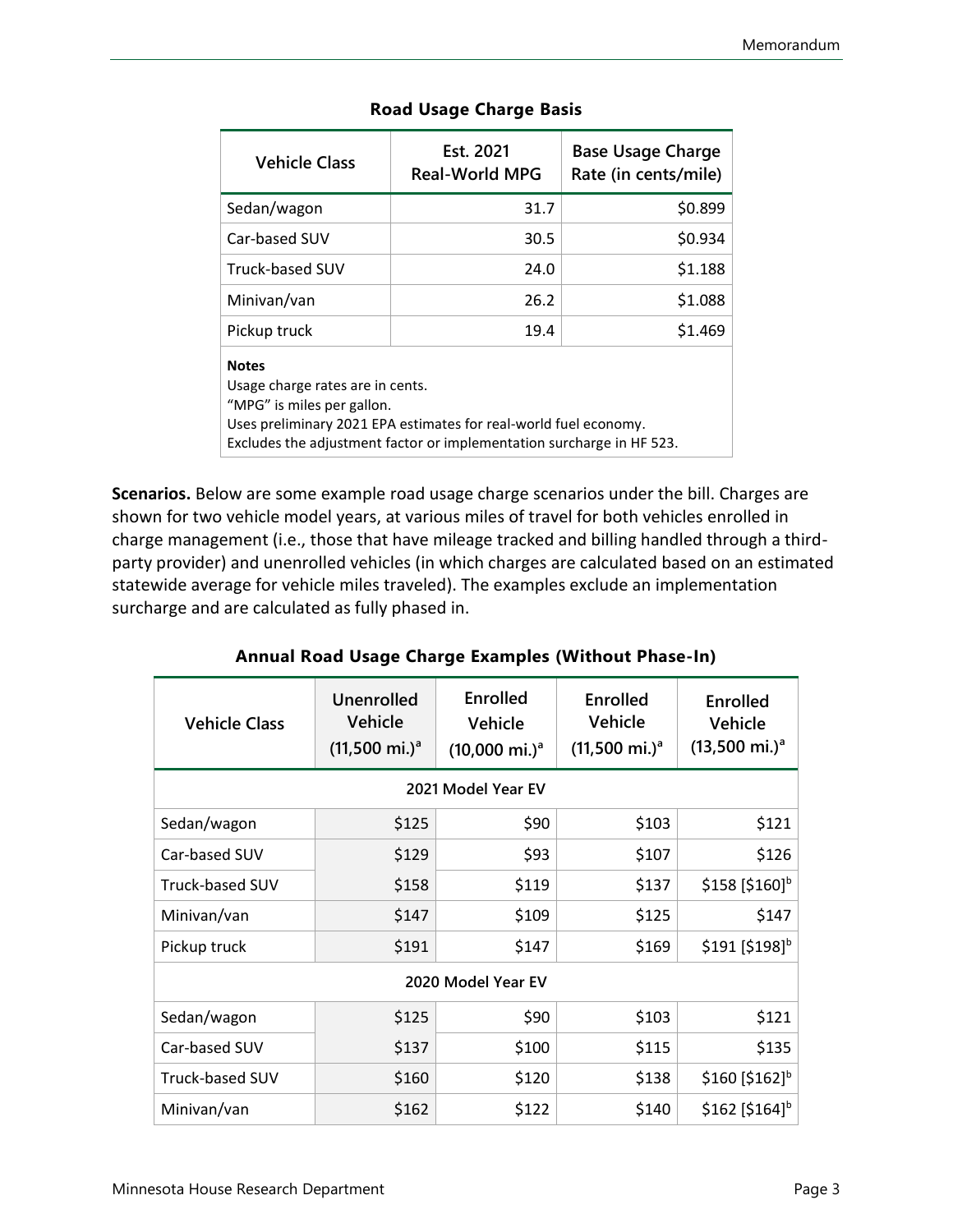| <b>Vehicle Class</b>                                                                                                                                                                                                                                                                                                                                                                                                                                                                                                                                                                                                                                                                                                                                                                            | <b>Unenrolled</b><br><b>Vehicle</b><br>$(11,500 \text{ mi.})^a$ | <b>Enrolled</b><br><b>Vehicle</b><br>$(10,000 \text{ mi.})^a$ | <b>Enrolled</b><br><b>Vehicle</b><br>$(11,500 \text{ mi.})^a$ | Enrolled<br>Vehicle<br>$(13,500 \text{ mi.})^a$ |
|-------------------------------------------------------------------------------------------------------------------------------------------------------------------------------------------------------------------------------------------------------------------------------------------------------------------------------------------------------------------------------------------------------------------------------------------------------------------------------------------------------------------------------------------------------------------------------------------------------------------------------------------------------------------------------------------------------------------------------------------------------------------------------------------------|-----------------------------------------------------------------|---------------------------------------------------------------|---------------------------------------------------------------|-------------------------------------------------|
| Pickup truck                                                                                                                                                                                                                                                                                                                                                                                                                                                                                                                                                                                                                                                                                                                                                                                    | \$193                                                           | \$148                                                         | \$171                                                         | \$193 [\$200] <sup>b</sup>                      |
| <b>Notes</b><br><sup>a</sup> Miles shown in parentheses are example vehicle miles traveled used to calculate the resulting<br>road usage charges. For the Unenrolled Vehicle scenarios, the miles are examples of average<br>statewide VMT.<br><sup>b</sup> Amounts shown in brackets are "raw" amounts that would apply absent the cap for vehicles that<br>are enrolled in usage charge management, using an assumption of 11,500 statewide average<br>VMT. See HF 523, sec. 4, subd. 2 (d).<br>Uses preliminary 2021 EPA estimates for real-world fuel economy.<br>Amounts do not use a phase-in.<br>Amounts do not reflect the cap on year-to-year increases for a combination of the registration tax<br>and the road usage charge.<br>Amounts do not include an implementation surcharge. |                                                                 |                                                               |                                                               |                                                 |

**Phase-in.** As noted previously, the H0532A1 amendment adds a phase-in schedule. The following table provides a couple of example scenarios for the phase-in. Please note that the national fuel economy data is updated annually; the estimates below use preliminary data for 2021 vehicles and will vary across vehicle model years.

| <b>Vehicle Class</b>                                    | First Year: At 50% Rate |                                   | Second Year: At 75% Rate |                                          |
|---------------------------------------------------------|-------------------------|-----------------------------------|--------------------------|------------------------------------------|
|                                                         | Charge                  | Change from<br><b>Current Law</b> | Charge                   | <b>Change from</b><br><b>Current Law</b> |
| Unenrolled 2021 Model Year EV (11,500 mi.) <sup>a</sup> |                         |                                   |                          |                                          |
| Sedan/wagon                                             | \$74                    | (51)                              | \$99                     | \$24                                     |
| Car-based SUV                                           | \$76                    | \$1                               | \$102                    | \$27                                     |
| Truck-based SUV                                         | \$90                    | \$15                              | \$124                    | \$49                                     |
| Minivan/van                                             | \$84                    | \$9                               | \$116                    | \$41                                     |
| Pickup truck                                            | \$106                   | \$31                              | \$149                    | \$74                                     |
| Enrolled 2021 Model Year EV (11,500 mi.) <sup>a</sup>   |                         |                                   |                          |                                          |
| Sedan/wagon                                             | \$52                    | (523)                             | \$78                     | \$3                                      |
| Car-based SUV                                           | \$54                    | (521)                             | \$81                     | \$6                                      |
| Truck-based SUV                                         | \$68                    | (57)                              | \$102                    | \$27                                     |
| Minivan/van                                             | \$63                    | (512)                             | \$94                     | \$19                                     |
| Pickup truck                                            | \$84                    | \$9                               | \$127                    | \$52                                     |

## **Road Usage Charge Phase-In Examples**